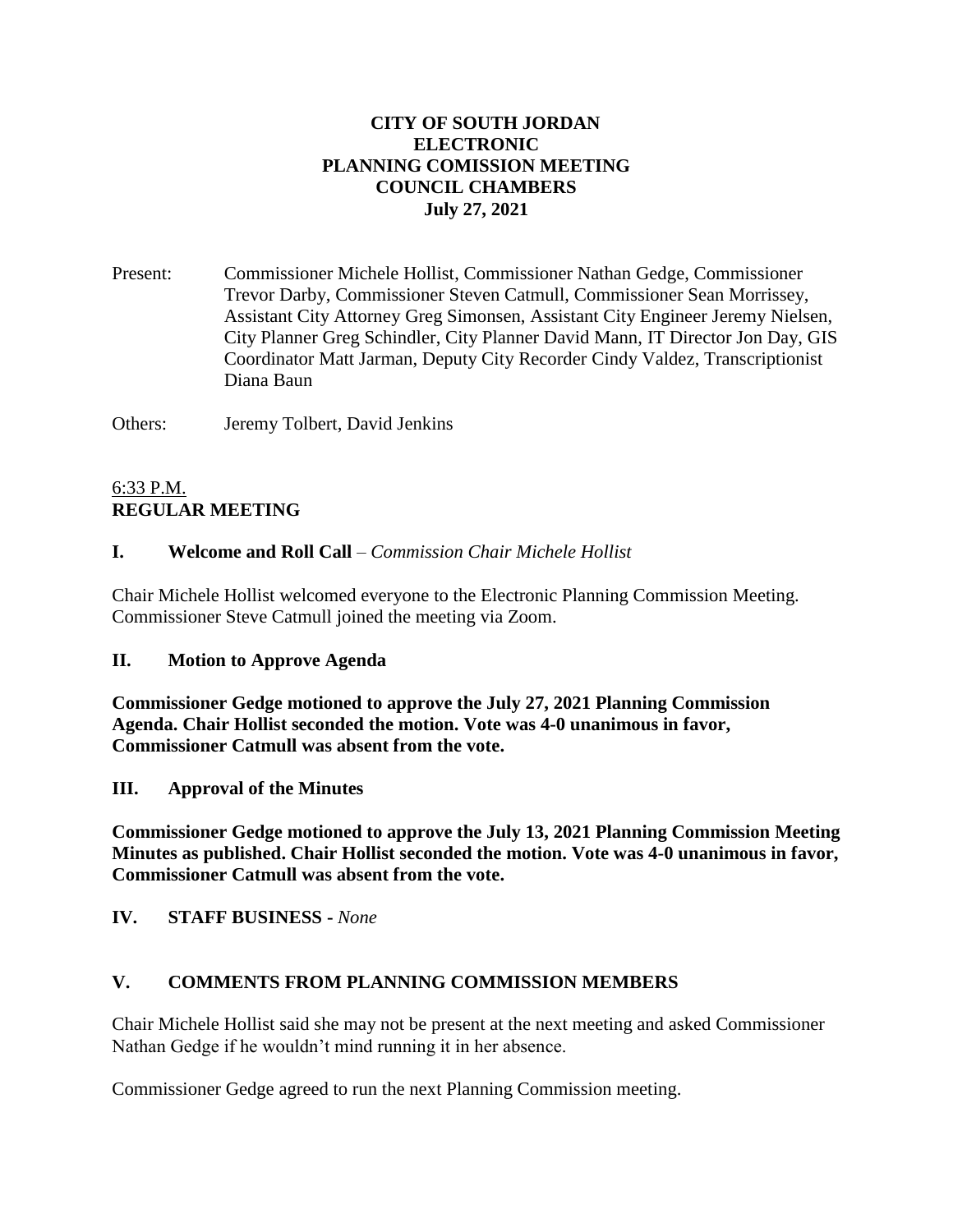### **VI. SUMMARY ACTION –** *None*

#### **VII. ACTION –** *None*

### **VIII. ADMINISTRATIVE PUBLIC HEARINGS –**

### **A. DAYBREAK NORTH SHORE VILLAGE CENTER AMENDED SUBDIVISION AMENDMENT**

Location: 4693 W. South Jordan Parkway (Lots C-104 through C-109) File No: PLPLA202100143 Applicant: Daybreak Communities

City Planner Greg Schindler reviewed background information from the Staff Report.

Chair Michele Hollist asked if there has been any indication as to what will go on these properties.

Planner Schindler said no, but they know there will be some retail and possibly a small office. He believes the intent was for retail as the Harmon's is on the C lot just to the west.

Chair Hollist opened up the hearing to public comment. There was no public comment, hearing was closed.

**Commissioner Steve Catmull joined the meeting in person.**

**Commissioner Darby motioned to approve File No. PLPLA202100143, Daybreak North Shore Village Center Amendment as submitted. Chair Hollist seconded the motion. Roll Call vote was 5-0, unanimous in favor.**

#### **B. JIFFY LUBE SITE PLAN CONDITIONAL USE PERMIT**

Location: 11333 South Redwood Road File No: PLSPR202100087 Applicant: David Jenkins

City Planner David Mann reviewed background information from the Staff Report.

Chair Michelle Hollist asked why a business like this would require a conditional use permit.

Planner Mann explained that with automotive service uses, whether oil changes like this or a car wash, there is usually noise generated; if the business is bordering a residential neighborhood there could be some concern.

Chair Hollist asked if there are operational hour limitations.

Planner Mann said no.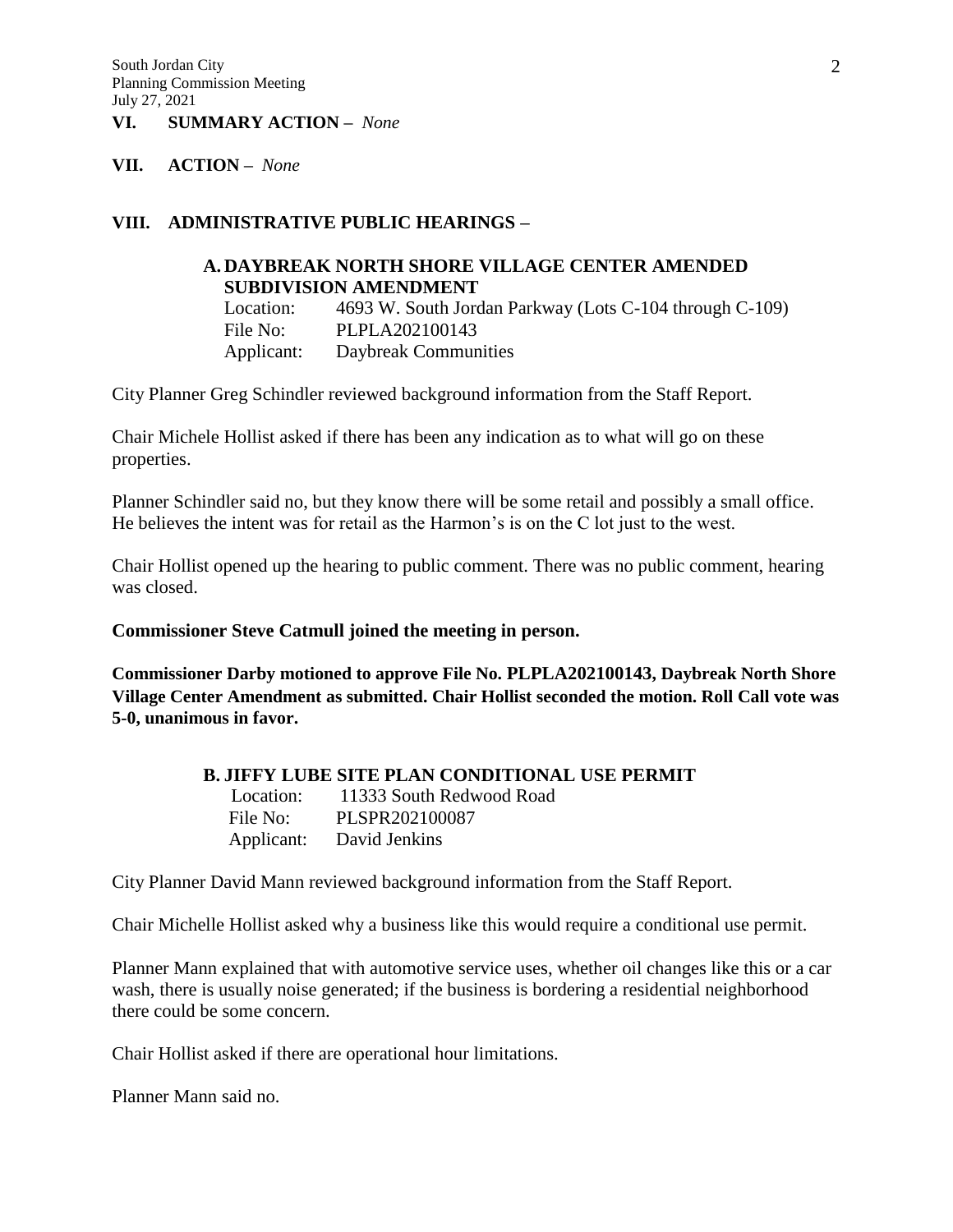Commissioner Nathan Gedge asked if the car wash to the south is operating under a conditional use permit.

Planner Mann said yes, both for the use and the fact that it is drive through.

Commissioner Gedge asked to clarify for the record that this will be solely for the use of automotive services and nothing else that could fall under a conditional use.

Planner Mann said yes, that is correct.

**David Jenkins (Applicant)** said he wished he owned the property, but no, he is not the owner. He is an engineer with Ensign Engineering representing Jiffy Lube for this application and he is excited to get these last two lots taken care of.

Chair Hollist opened up the hearing to public comment.

**Charles Tolbert (Applicant)** said he is the Regional Manager for Jiffy Lube. The company is excited for this building to go up, they are excited to bring some opportunity for employment for individuals out of the South Jordan area. They currently have a South Jordan Jiffy Lube and it does very well, it takes care of the customers of South Jordan. They do have time limits to where they are open and closed, the latest they would ever be open is 7pm, opening at 8am in the morning during the summer time; during the winter time they close earlier at 6pm. Most of the machinery they use is things like drills and tire equipment, nothing heavy that is going to cause any type of heavy noise for the neighbors.

Chair Hollist closed public comment.

Commissioner Steve Catmull asked if an automotive business were to change to longer hours or a 24 hours of operation scenario, and there could potentially be a detrimental effect from noise, would that be covered by the Salt Lake County noise limitations if we don't condition it now.

Planner Mann said he believes there is a noise ordinance through the county, as well as a nuisance ordinance in our code that would have the police be the ones administering that. As far as hours of operation, there isn't anything specifically that addresses restrictions to that; there would need to be a detrimental impact that would warrant creating a condition of an approval.

Commissioner Catmull agreed and said that we can't discuss possible future scenarios when debating approval.

City Planner Greg Schindler said regarding this use, they determined there was no detrimental effect due to noise; not because they may not have any, but because there is not a nearby residence that would be affected, even if they did have noise. That means, even if they did stay open for 24 hours, there would be no issue in terms of noise or headlights.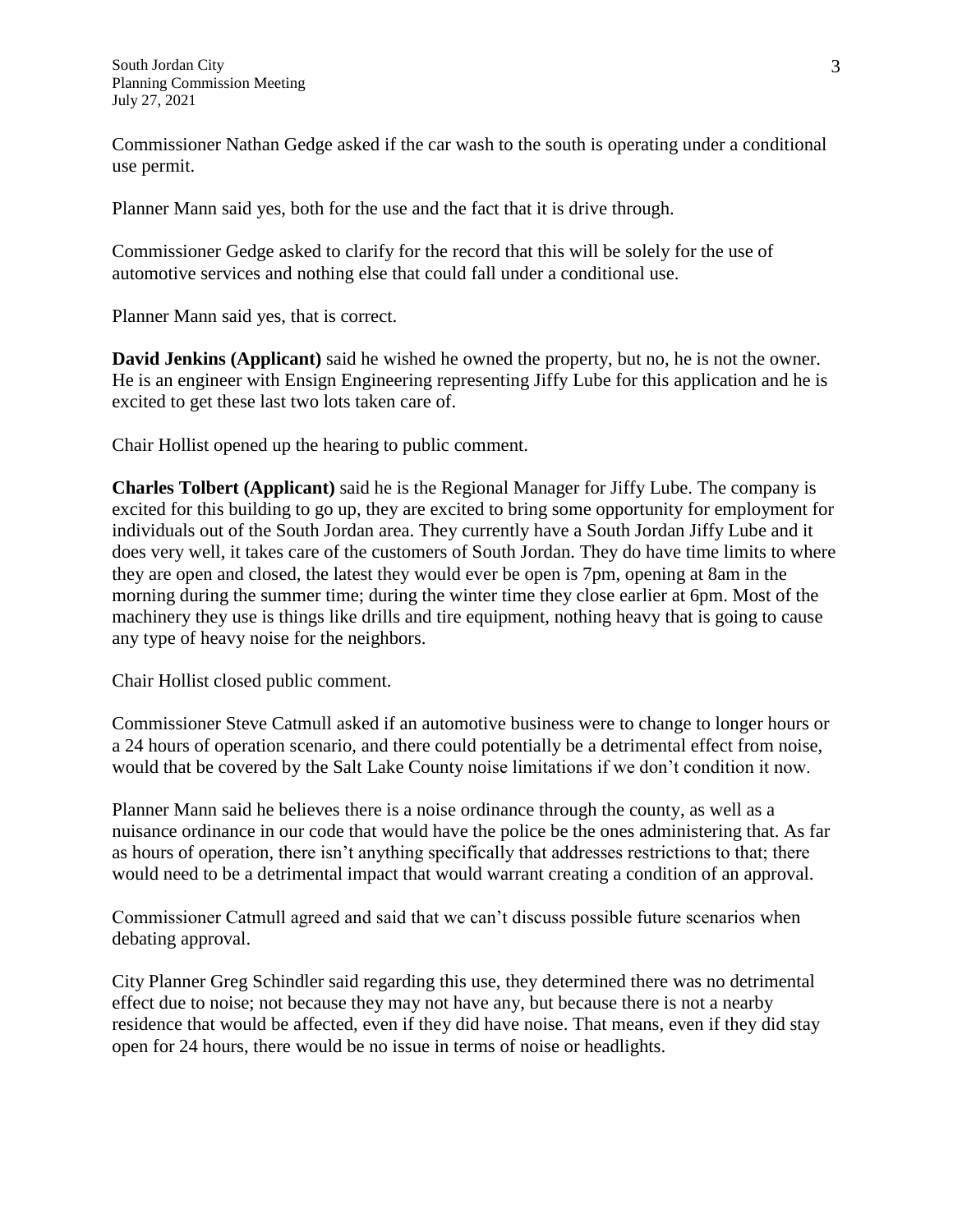South Jordan City Planning Commission Meeting July 27, 2021 Commissioner Catmull said that Redwood Road is also just as noisy as or noisier than the business itself.

Chair Hollist said she thinks this is a good location and pairs with other uses within this area.

Planner Schindler said there are also buildings between this and the nearest residential which is to the east.

**Commissioner Gedge motioned to approve File No. PLSPR202100087, Approving Conditional Use Permit for the construction of an automotive services use within a new building at address above. Chair Hollist seconded the motion. Roll Call vote was 5-0, unanimous in favor.**

### **C. RADDON OFFICE BUILDINGS SITE PLAN**

| Location:  | 11323 South Redwood Road |
|------------|--------------------------|
| File No:   | PLSPR202100141           |
| Applicant: | David Jenkins            |

City Planner David Mann reviewed background information from the Staff Report.

Chair Hollist asked about reasons for additional parking.

Planner Mann said it depends on the site but probably half, or more than half, of applications will provide more parking than the city code requires because that's something that's looked at as an opportunity to advertise as having plenty of parking. Having lots of parking addresses concerns we have had in the past with other developments where people are concerned with parking in existing neighborhoods or in the street. As of right now, our code doesn't restrict or have a maximum amount of parking allowed; if they are not putting buildings there they have to have either landscaping or hardscape areas.

Planner Mann said this development is required to have 21 parking spots and they are showing 51 parking spots.

Chair Hollist opened up the hearing to public comment. There was no public comment, hearing was closed.

**Commissioner Gedge motioned to approve File No. PLSPR202100141, Allowing for the construction of two office buildings at the address above as presented. Chair Hollist seconded the motion. Roll Call vote was 5-0, unanimous in favor.**

### **IX. OTHER BUSINESS**

Assistant City Attorney Greg Simonsen reminded the commission there is a state code requirement for training and suggested they schedule that with him on an upcoming shorter agenda.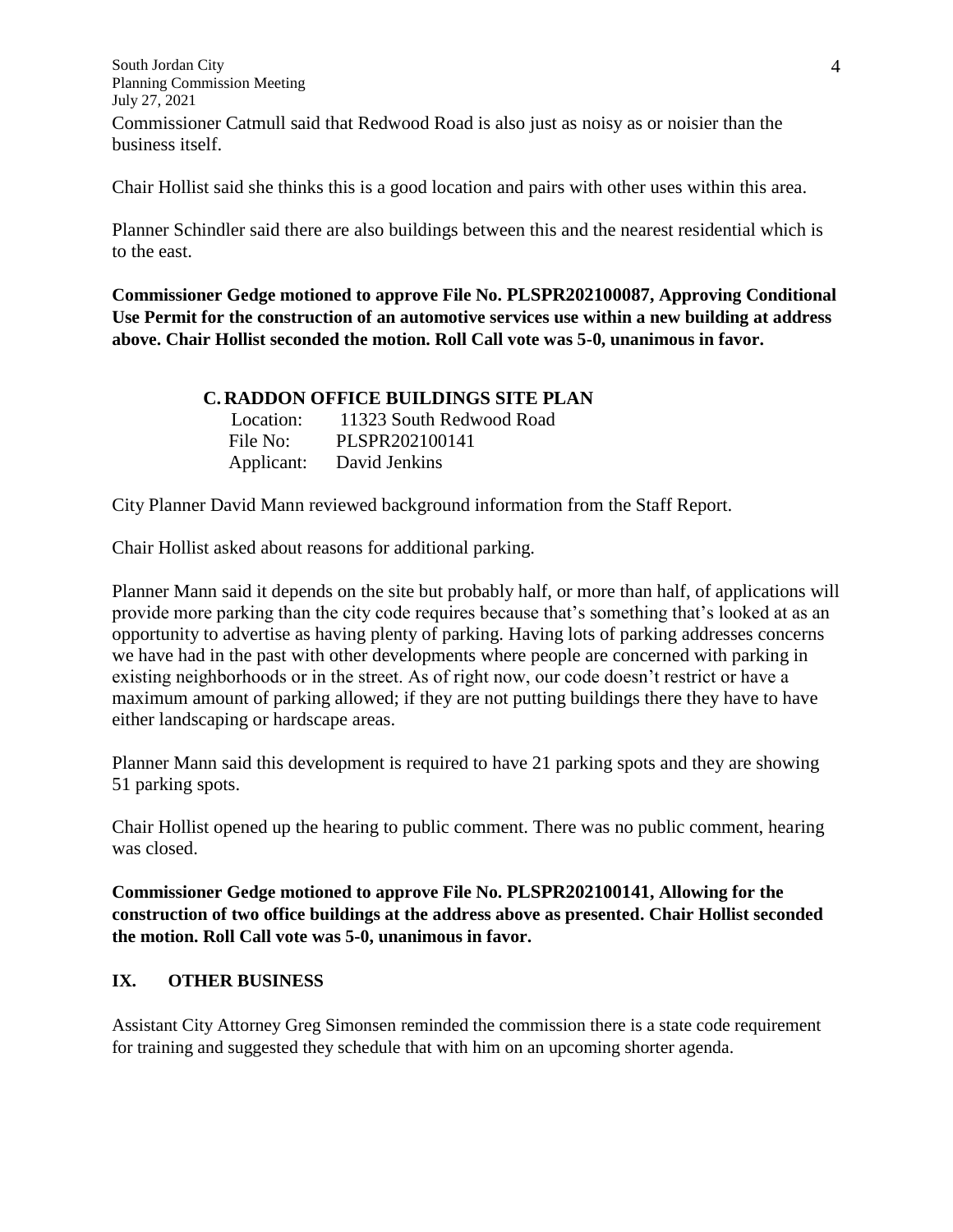South Jordan City Planning Commission Meeting July 27, 2021 Chair Michele Hollist asked City Planner Greg Schindler how soon he knows what an agenda will look like.

Planner Schindler said they would know next week's agenda by tomorrow, and it will not be very big.

Commissioner Nathan Gedge mentioned that with Chair Hollist planning on being gone they may want to wait for another date.

Chair Hollist asked whether trainings are generally before or after the meetings.

Planner Schindler said it depends on the commission's preference, it can be before in a study session, or if the meeting is short it can be done at the end of the meeting.

Chair Hollist asked for the commissioners' preferences. The general consensus was for having the training after a meeting. She asked to have staff work with her to identify a meeting in the near future that looks short and would be a good time to schedule the training for afterwards.

Commissioner Steve Catmull said he will be absent from the next meeting.

Chair Hollist said she would get in touch with Alternate Commissioner Mike Peirce and make sure that he can join the next meeting.

Commissioner Sean Morrissey said he will be absent from the next meeting as well.

Commissioner Gedge said as long as they have Alternate Commissioner Peirce they can move forward with the meeting as it also looks to be a light agenda. If Alternate Commissioner Peirce can't make the meeting they would need to cancel that meeting.

Chair Hollist said Alternate Commissioner Peirce is really good about responding so she will find out about his availability for the meeting on August 10 and let everyone know.

Planner Schindler said they haven't sent out their notices for public hearings yet, and they don't usually send anything out until Thursday or Friday, so if she lets them know tomorrow they can work it out. Right now, it looks like City Planner Damir Drozdek has the only possible item on the agenda and they will know tomorrow whether or not his applicant is ready to go forward at the next meeting.

### **ADJOURNMENT**

## **Chair Hollist motioned to adjourn the July 27, 2021 Planning Commission meeting. Commissioner Gedge seconded the motion, vote was unanimous in favor.**

The July 27, 2021 Planning Commission Meeting adjourned at 7:01 p.m.

Meeting minutes were prepared by Deputy Recorder Cindy Valdez